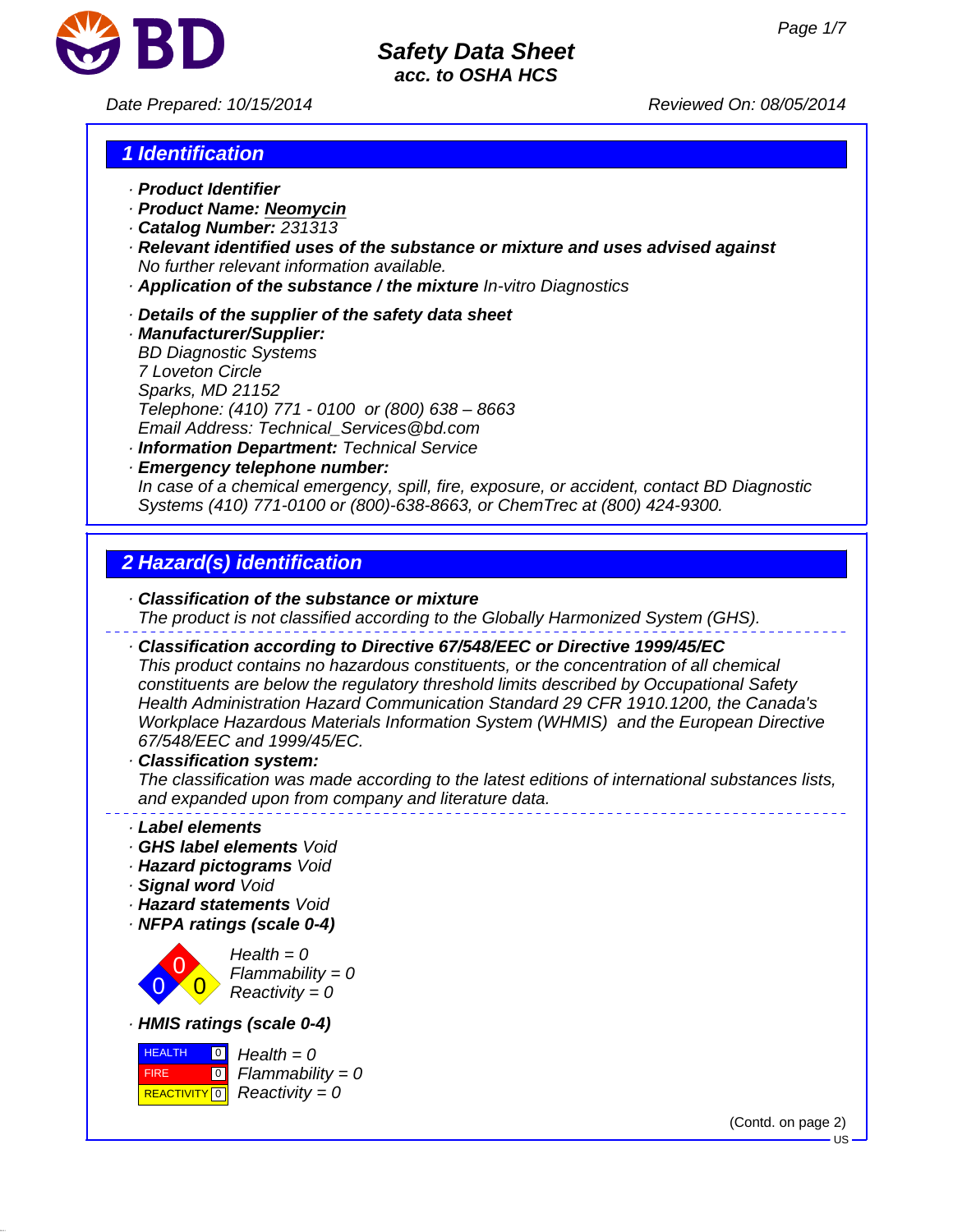

*Date Prepared: 10/15/2014 Reviewed On: 08/05/2014*

*Product Name: Neomycin*

(Contd. of page 1)

- *· Other hazards*
- *· Results of PBT and vPvB assessment*
- *· PBT: Not applicable.*
- *· vPvB: Not applicable.*

## *3 Composition/information on ingredients*

- *· Chemical characterization: Mixture*
- *· Description: Mixture consisting of the following components.*
- *· Dangerous Components: Void*
- *· Additional information Risk phrases refer to section 15.*

## *4 First-aid measures*

- *· Description of first aid measures*
- *· General information No special measures required.*
- *· After inhalation Seek medical treatment in case of complaints.*
- *· After skin contact Immediately wash with water and soap and rinse thoroughly.*
- *· After eye contact Rinse opened eye for several minutes under running water. If symptoms persist, consult a doctor.*
- *· After swallowing If symptoms persist consult doctor.*
- *· Most important symptoms and effects, both acute and delayed No further relevant information available.*
- *· Information for doctor Show this product label or this SDS.*
- *· Indication of any immediate medical attention and special treatment needed No further relevant information available.*

# *5 Fire-fighting measures*

- *· Extinguishing media*
- *· Suitable extinguishing agents CO2, ABC multipurpose dry chemical or water spray. Fight larger fires with water spray or alcohol resistant foam.*
- *· Special hazards arising from the substance or mixture No further relevant information available.*
- *· Advice for firefighters*
- *· Protective equipment: No special measures required.*

# *6 Accidental release measures*

*· Personal precautions, protective equipment and emergency procedures Not required.*

*· Environmental precautions: Wipe up with damp sponge or mop.*

(Contd. on page 3) US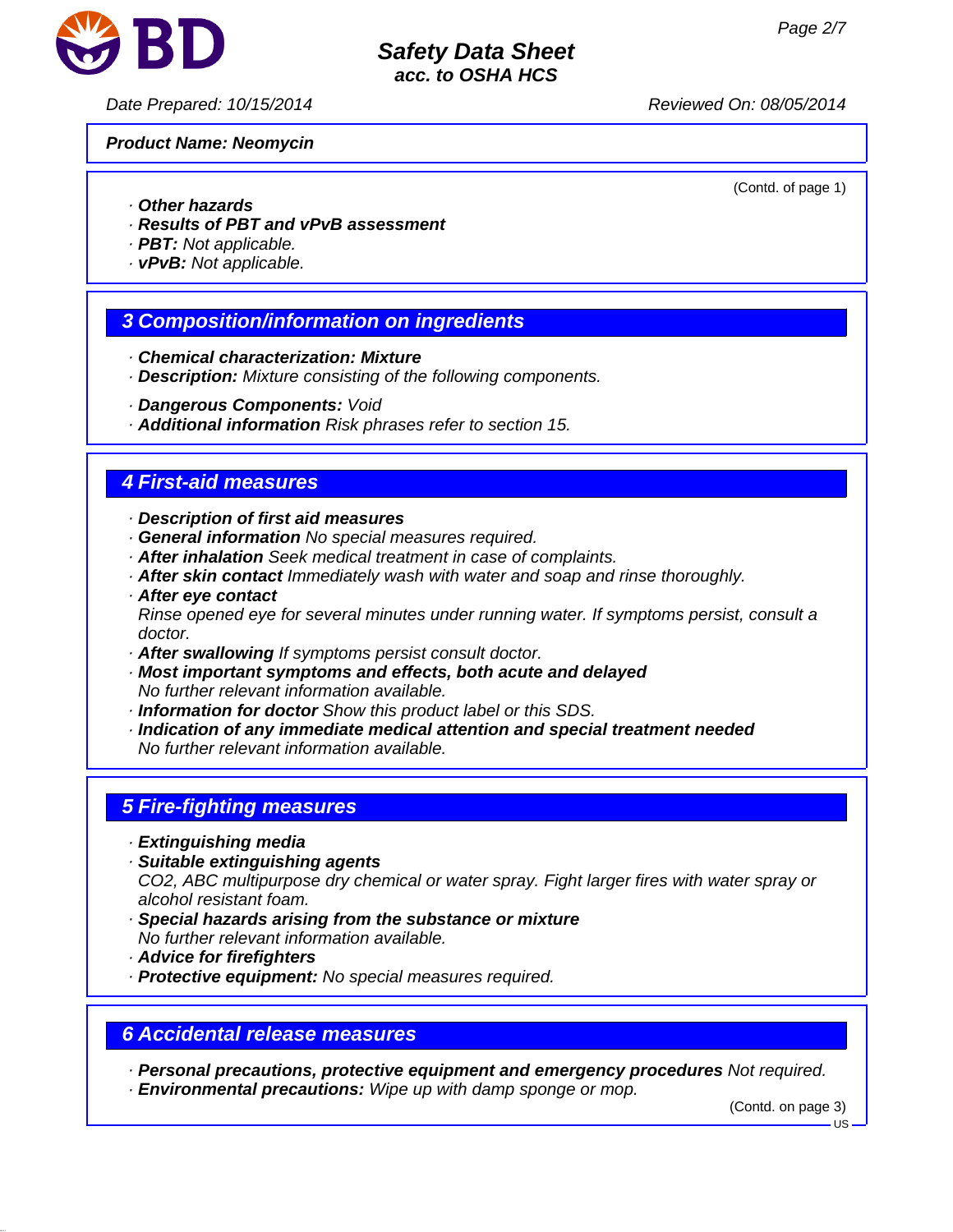

*Date Prepared: 10/15/2014 Reviewed On: 08/05/2014*

*Product Name: Neomycin*

(Contd. of page 2)

*· Methods and material for containment and cleaning up: No special measures required. · Reference to other sections No dangerous substances are released.*

# *7 Handling and storage*

- *· Precautions for safe handling Keep receptacles tightly sealed.*
- *· Information about protection against explosions and fires: No special measures required.*
- *· Conditions for safe storage, including any incompatibilities*
- *· Storage*
- *· Requirements to be met by storerooms and receptacles: No special requirements.*
- *· Information about storage in one common storage facility: Store away from oxidizing agents.*
- *· Further information about storage conditions: Store in cool, dry conditions in well sealed containers.*
- *· Specific end use(s) No further relevant information available.*

## *8 Exposure controls/personal protection*

- *· Additional information about design of technical systems: No further data; see Section 7.*
- *· Control parameters*
- *· Components with limit values that require monitoring at the workplace: The product does not contain any relevant quantities of materials with critical values that have to be monitored at the workplace.*
- *· Additional information: The lists that were valid during the creation were used as basis.*
- *· Exposure controls*
- *· Personal Protective Equipment*
- *· General protective and hygienic measures*
- *The usual precautionary measures for handling chemicals should be followed.*
- *· Breathing equipment: Not required.*
- *· Protection of hands:*



*Chemical resistant gloves (i.e. nitrile, or equivalent).*

- *· Eye protection: Safety glasses*
- *· Body protection: Protective work clothing (lab coat).*

(Contd. on page 4)

US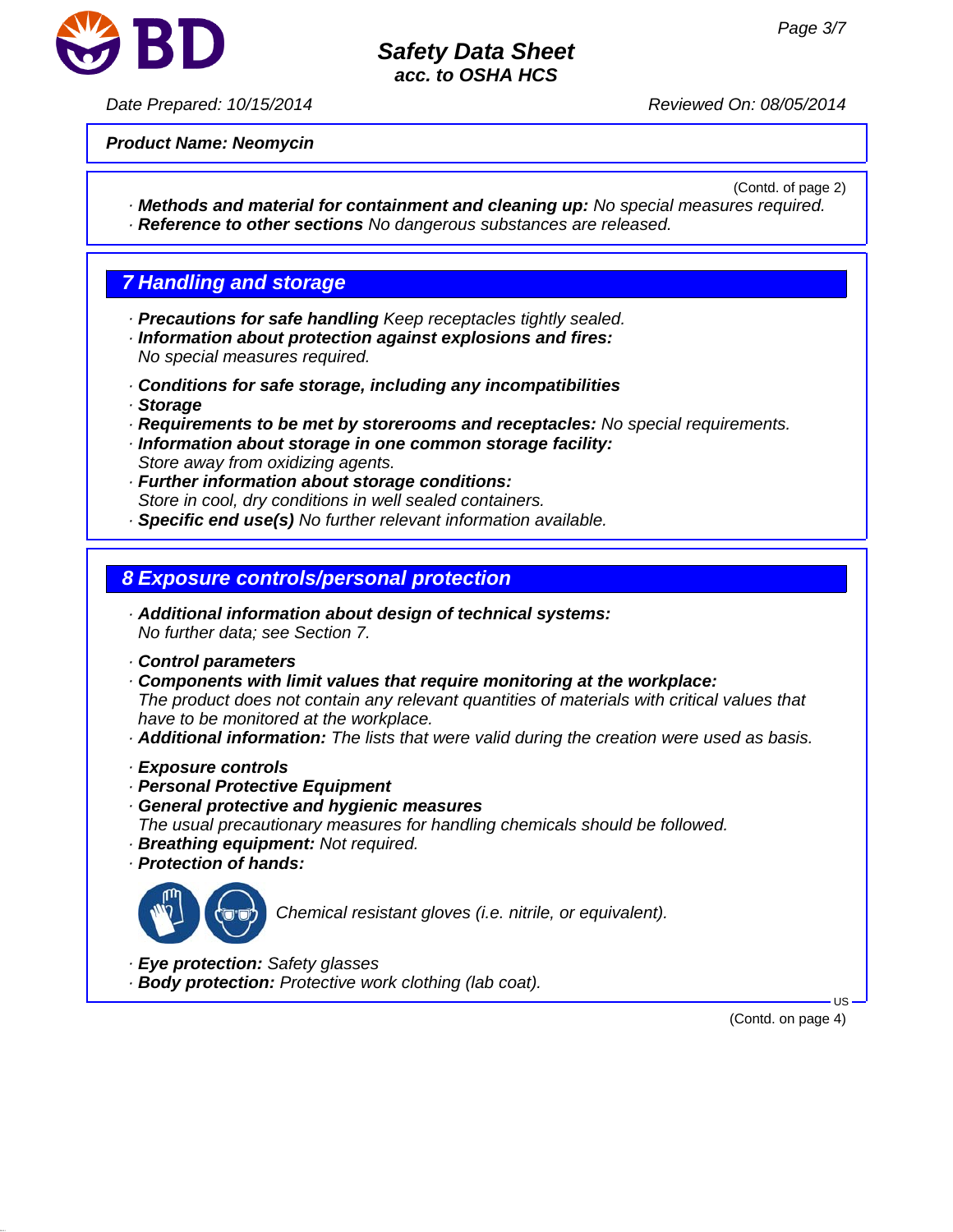

### *Date Prepared: 10/15/2014 Reviewed On: 08/05/2014*

*Product Name: Neomycin*

(Contd. of page 3)

| 9 Physical and chemical properties                                                              |                                                                |  |
|-------------------------------------------------------------------------------------------------|----------------------------------------------------------------|--|
| Information on basic physical and chemical properties<br>· General Information<br>· Appearance: |                                                                |  |
| Form:<br>Color:<br>· Odor:                                                                      | Solid.<br>According to product specification<br>Characteristic |  |
| · Change in condition<br>· Melting point/Melting range:<br>· Boiling point/Boiling range:       | Undetermined<br>Not determined<br>Not determined               |  |
| · Flash point:                                                                                  | Not applicable                                                 |  |
| · Flammability (solid, gaseous) Product is not flammable.                                       |                                                                |  |
| · Danger of explosion:                                                                          | Product does not present an explosion hazard.                  |  |
| · Density:                                                                                      | Not determined                                                 |  |
| · Solubility in / Miscibility with<br>Water:                                                    | Soluble                                                        |  |
| · Solvent content:                                                                              |                                                                |  |
| Solids content:<br>Other information                                                            | 100.0%<br>No further relevant information available.           |  |

# *10 Stability and reactivity*

- *· Reactivity*
- *· Chemical stability*
- *· Thermal decomposition / conditions to be avoided: No decomposition if used according to specifications.*
- *· Possibility of hazardous reactions No dangerous reactions known*
- *· Conditions to avoid No further relevant information available.*
- *· Incompatible materials: No further relevant information available.*
- *· Hazardous decomposition products: No dangerous decomposition products known.*

# *11 Toxicological information*

- *· Information on toxicological effects*
- *· Acute toxicity:*
- *· Primary irritant effect:*
- *· on the skin: No irritating effect.*
- *· on the eye: No irritating effect.*

*· Sensitization: Sensitizing effect through inhalation is possible with prolonged exposure.*

(Contd. on page 5)

 $\overline{18}$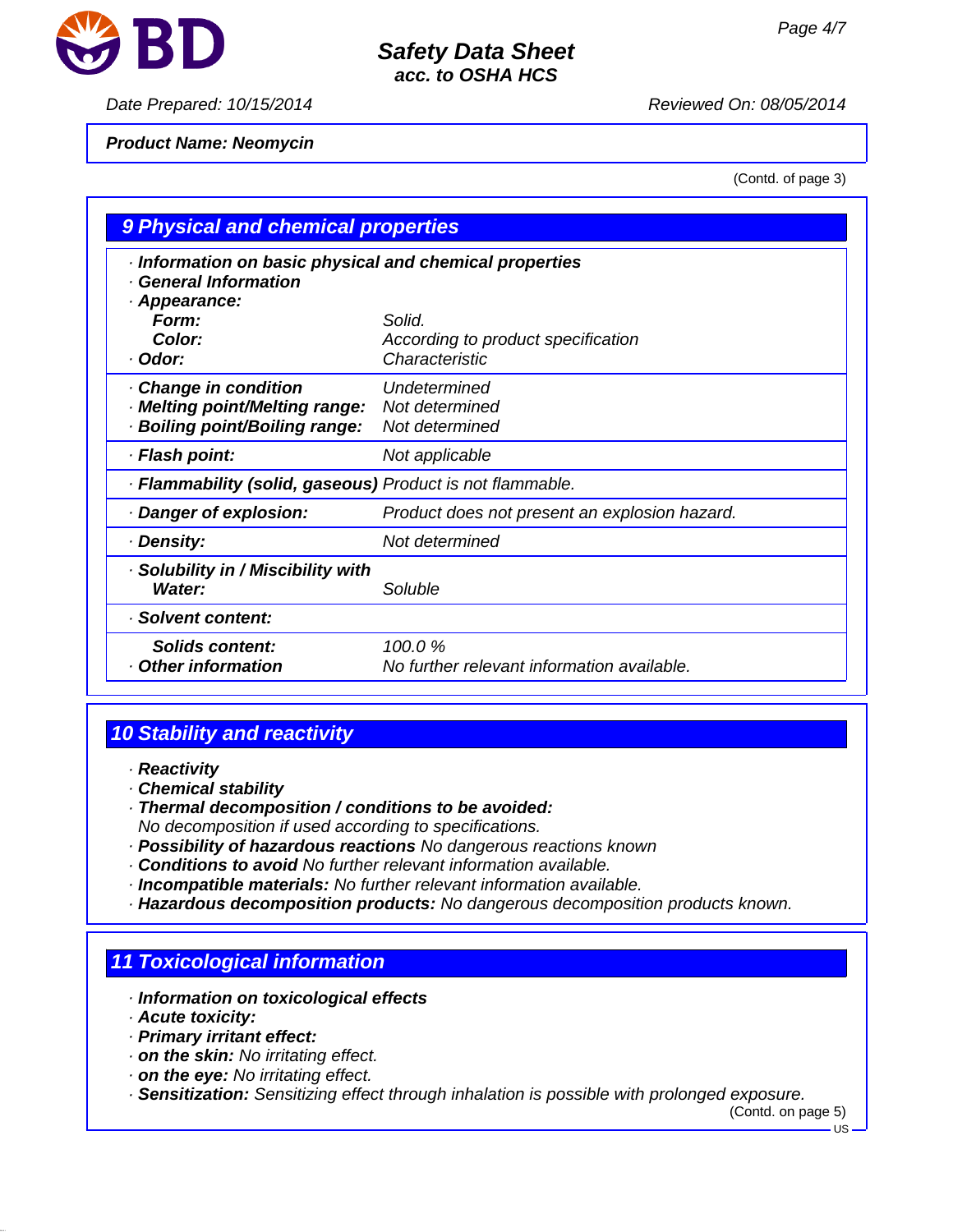

## *Date Prepared: 10/15/2014 Reviewed On: 08/05/2014*

#### *Product Name: Neomycin*

(Contd. of page 4)

#### *· Additional toxicological information:*

*The product is not subject to OSHA classification according to internally approved calculation methods for preparations.*

*When used and handled according to specifications, the product does not have any harmful effects according to our experience and the information provided to us.*

#### *· Carcinogenic categories*

### *· IARC (International Agency for Research on Cancer)*

*None of the ingredients is listed.*

#### *· NTP (National Toxicology Program)*

*None of the ingredients is listed.*

#### *· OSHA-Ca (Occupational Safety & Health Administration)*

*None of the ingredients is listed.*

# *12 Ecological information*

- *· Toxicity*
- *· Aquatic toxicity: No further relevant information available.*
- *· Persistence and degradability No further relevant information available.*
- *· Bioaccumulative potential No further relevant information available.*
- *· Mobility in soil No further relevant information available.*
- *· Ecotoxical effects:*
- *· Other information:*

*The ecological effects have not been thoroughly investigated, but currently none have been identified.*

- *· Additional ecological information:*
- *· General notes: Generally not hazardous for water.*
- *· Results of PBT and vPvB assessment*
- *· PBT: Not applicable.*
- *· vPvB: Not applicable.*
- *· Other adverse effects No further relevant information available.*

# *13 Disposal considerations*

#### *· Waste treatment methods*

*· Recommendation*

*Smaller quantities can be disposed of with solid waste.*

*Dispose of material in accordance with federal (40 CFR 261.3), state and local requirements. This product is not considered a RCRA hazardous waste.*

- *· Uncleaned packagings:*
- *· Recommendation: Disposal must be made according to state and federal regulations.*

(Contd. on page 6)

US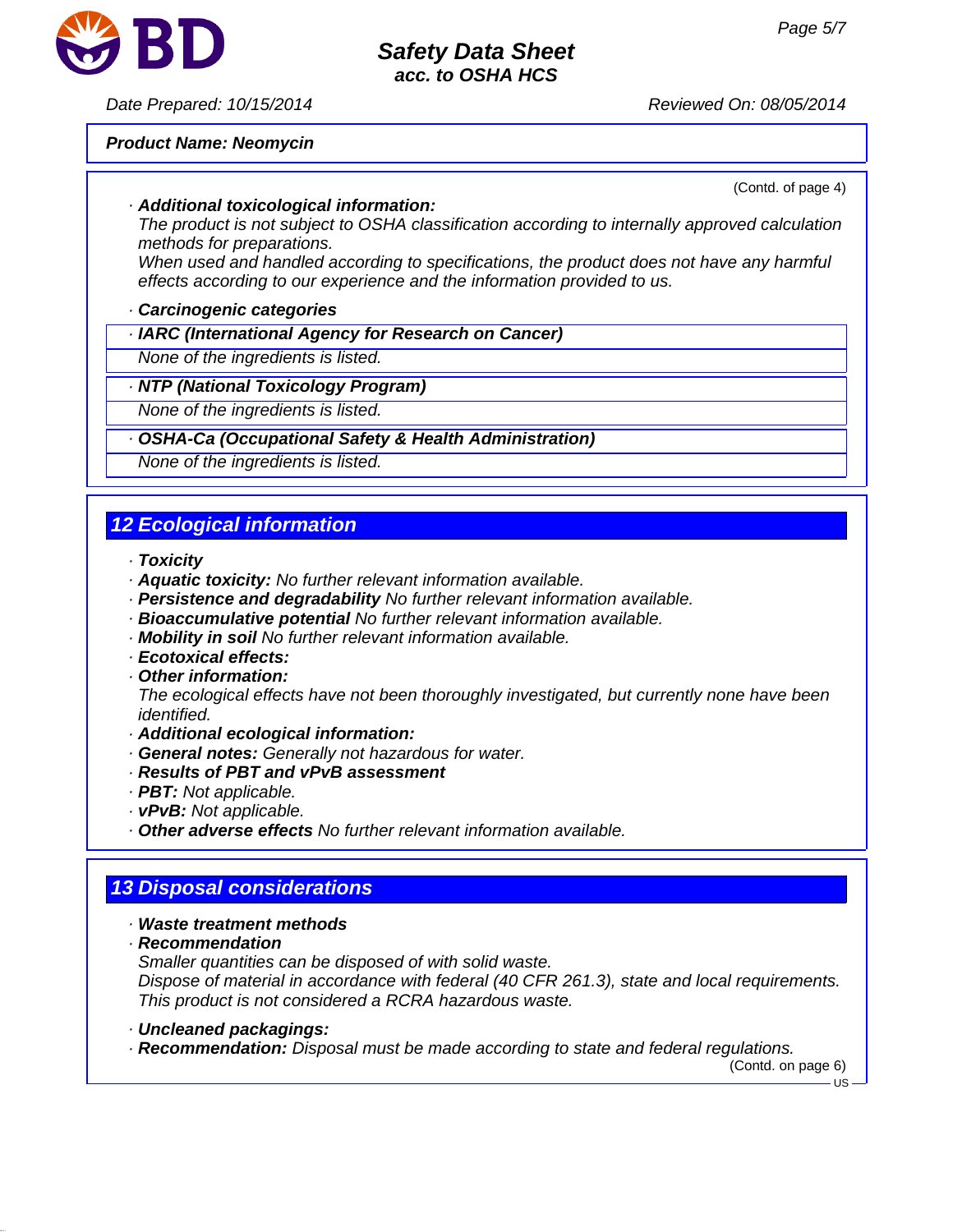

## *Date Prepared: 10/15/2014 Reviewed On: 08/05/2014*

*Product Name: Neomycin*

(Contd. of page 5)

*· Recommended cleansing agent: Water, if necessary with cleansing agents.*

| <b>14 Transport information</b>                                                                        |                                                                                                                                                       |  |
|--------------------------------------------------------------------------------------------------------|-------------------------------------------------------------------------------------------------------------------------------------------------------|--|
| · UN-Number                                                                                            |                                                                                                                                                       |  |
| · DOT, ADR, ADN, IMDG, IATA                                                                            | Void                                                                                                                                                  |  |
| $\cdot$ UN proper shipping name                                                                        |                                                                                                                                                       |  |
| · DOT, ADR, ADN, IMDG, IATA                                                                            | Void                                                                                                                                                  |  |
| Transport hazard class(es)                                                                             |                                                                                                                                                       |  |
| · DOT, ADR, ADN, IMDG, IATA                                                                            |                                                                                                                                                       |  |
| · Class                                                                                                | Void                                                                                                                                                  |  |
| · Packing group                                                                                        |                                                                                                                                                       |  |
| · DOT, ADR, IMDG, IATA                                                                                 | Void                                                                                                                                                  |  |
| · Environmental hazards:<br>· Marine pollutant:                                                        | No                                                                                                                                                    |  |
| · Special precautions for user                                                                         | Not applicable.                                                                                                                                       |  |
| · Transport in bulk according to Annex II of<br><b>MARPOL73/78 and the IBC Code</b><br>Not applicable. |                                                                                                                                                       |  |
| · Transport/Additional information:                                                                    | If a "void" appears in the Hazard Class section<br>for the type of transportation, this indicates the<br>product is not regulated for transportation. |  |
| · UN "Model Regulation":                                                                               |                                                                                                                                                       |  |

# *15 Regulatory information*

- *· Safety, health and environmental regulations/legislation specific for the substance or mixture*
- *· SARA Section 355 (extremely hazardous substances)*
- *None of the ingredients is listed.*
- *· SARA Section 313 (specific toxic chemical listings)*
- *None of the ingredients is listed.*
- *· TSCA (Toxic Substances Control Act)*
- *1405-10-3 Neomycin, sulfate (salt)*
- **California Proposition 65 Chemicals known to cause cancer**
- *None of the ingredients is listed.*

(Contd. on page 7)

US